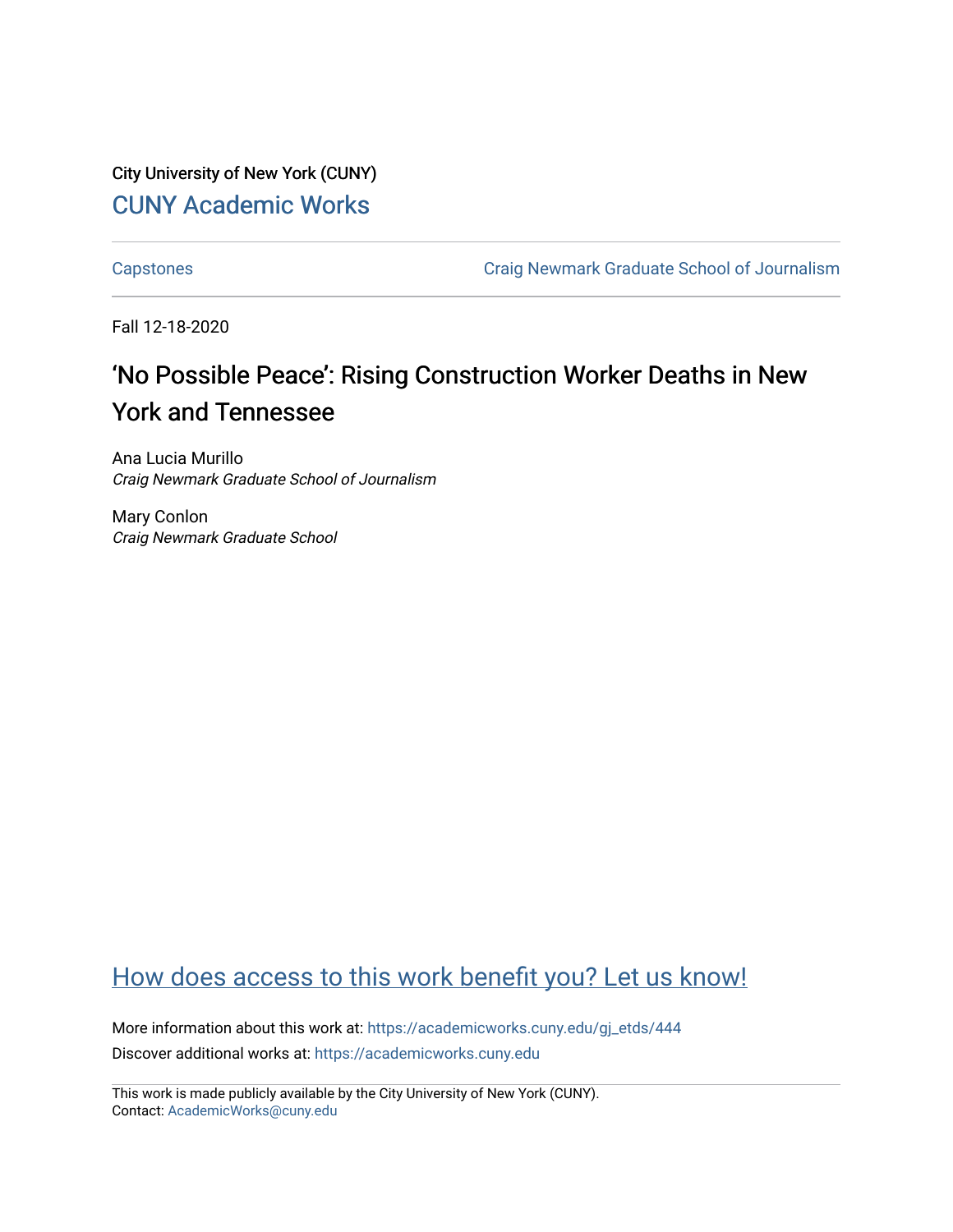## 'No Possible Peace': Rising Construction Worker Deaths in New York and Tennessee

Advocates and workers are demanding change after years of high fatality rates in the construction industry. What can be done depends heavily on the labor organizing landscape in each state.

By Any Lucia Murillo and Mary Conlon

Gustavo Enrique Ramirez's 2020 summer vacation had finally begun. He had just wrapped up his sophomore year of high school, and was planning to work on a construction site in Nashville during the break with his older brother, Josh, who was about to go away to college.

Gustavo Ramirez wanted to save up for his first car. He hadn't learned to drive yet, but his mom had promised to teach him. He was looking forward to it, and this summer job was going to be his big chance to save up.

So on a Tuesday in June, 16 year-old Ramirez, who his family called by the affectionate nickname Kike - short for his middle name, Enrique - showed up to work at a construction site for La Quinta Inn in Nashville.

He was a laborer, and legally too young to be doing many tasks on the site. He wasn't supposed to be on the scaffolding, but he went up anyway.

Around 2:00 p.m., he fell 120 feet through a 3 foot by 2 foot gap between the scaffolding and the side of the building. Two hours later, Ramirez had died.

By 6:00 p.m, state inspectors were at the construction site and shut it down.

According to documents from an investigation by the Tennessee Occupational Safety and Health Administration (TOSHA), Ramirez was up on the scaffolding for at least six hours that day.

Ramirez was just one of thousands of workers for whom workplace safety standards either don't exist or aren't properly enforced.

Construction worker fatalities and injuries are a growing problem across the U.S. Over 1,000 construction workers died from injuries received on the job in 2019, according to data from the U.S. Bureau of Labor Statistics. That's higher than any year going back to 2008. And for a myriad of factors, death rates are higher in the Southern and Western U.S. than in other regions.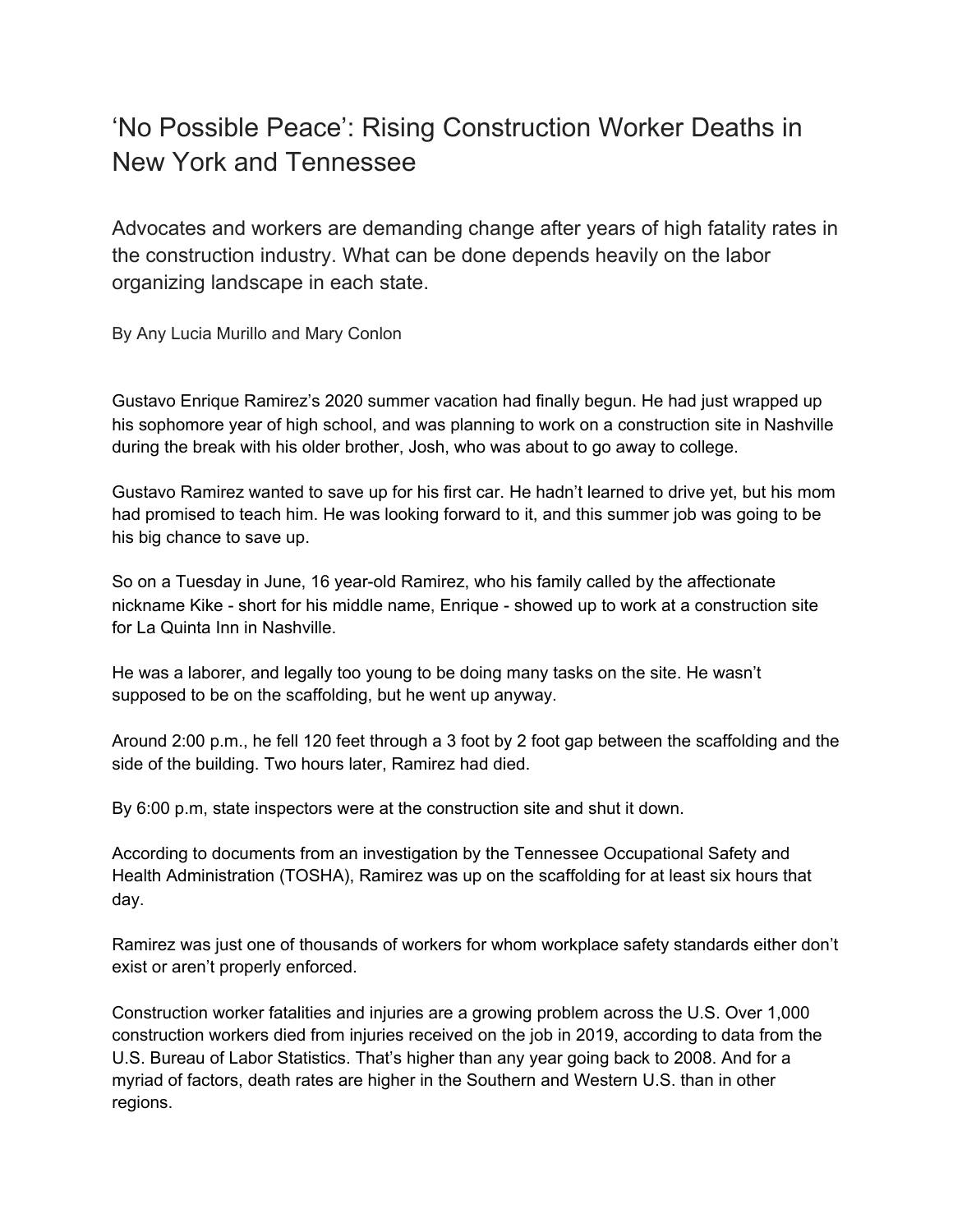Construction is one of the most dangerous industries for workers in the U.S., with the private sector construction industry accounting for 1,061 out of 5,333 work-related fatalities in 2019 (20 percent) despite construction workers making up just 4 percent of the nation's workforce.

While Gustavo was working that fateful shift, his oldest sister, Jenifer Enamorado Ayala, was finishing assignments due for her bachelor's in business management program that night. Her academic week ended on Tuesdays — so she was concentrating in order to get everything in before the deadline at 10:59 p.m. central time.

"I was rushing to get a paper written," Enamorado Ayala said, adding that "miraculously" she hadn't been on social media that day and missed news reports about a young man who'd died at a construction site.

When she found out later that day from her husband and brother-in-law, she and her family were devastated.

### *Layers of accountability.*

According toTOSHA, scaffolding issues were the third most common construction site violation the federal Occupational Safety and Health Administration (OSHA) listed across the country in [fiscal](https://www.osha.gov/data/commonstats) year 2019, showing that what happened to Ramirez was not an anomaly.

Ramirez was hired by a subcontractor, Cortez Plastering, who was hired by another subcontractor on the site, Stover and Sons. The developer, DF Chase, said they were never aware Ramirez was hired. But that doesn't make his hiring illegitimate. These levels of separation make it hard to determine who holds primary responsibility for a worker's safety.

The scaffolding was not correctly installed at the time of Ramirez's fatal fall, and he had also not been trained to work on scaffolding, a task that is illegal for minors under federal OSHA standards.

Since Ramirez's death, two subcontractors on the site have been fined a total of over \$20,000 for the lack of planking and decking on the scaffolding. A lawsuit by the family is pending.

The frequency of stories like Gustavo Ramirez's has advocates and workers around the country demanding reform, after years of diminished regulation and little oversight.

#### *Risky business*

There is an inherent risk to much construction work, which involves heavy machinery and potentially hazardous tasks. A 2017 [study](https://www.workersdefense.org/wp-content/uploads/2017/05/Build-a-Better-South-Full-Report-Digital.pdf) by the Workers Defense Project, the University of Illinois at Chicago and the Partnership for Working Families looked at the growing precarity of construction workers in the southern U.S. They identified many causes for high injury and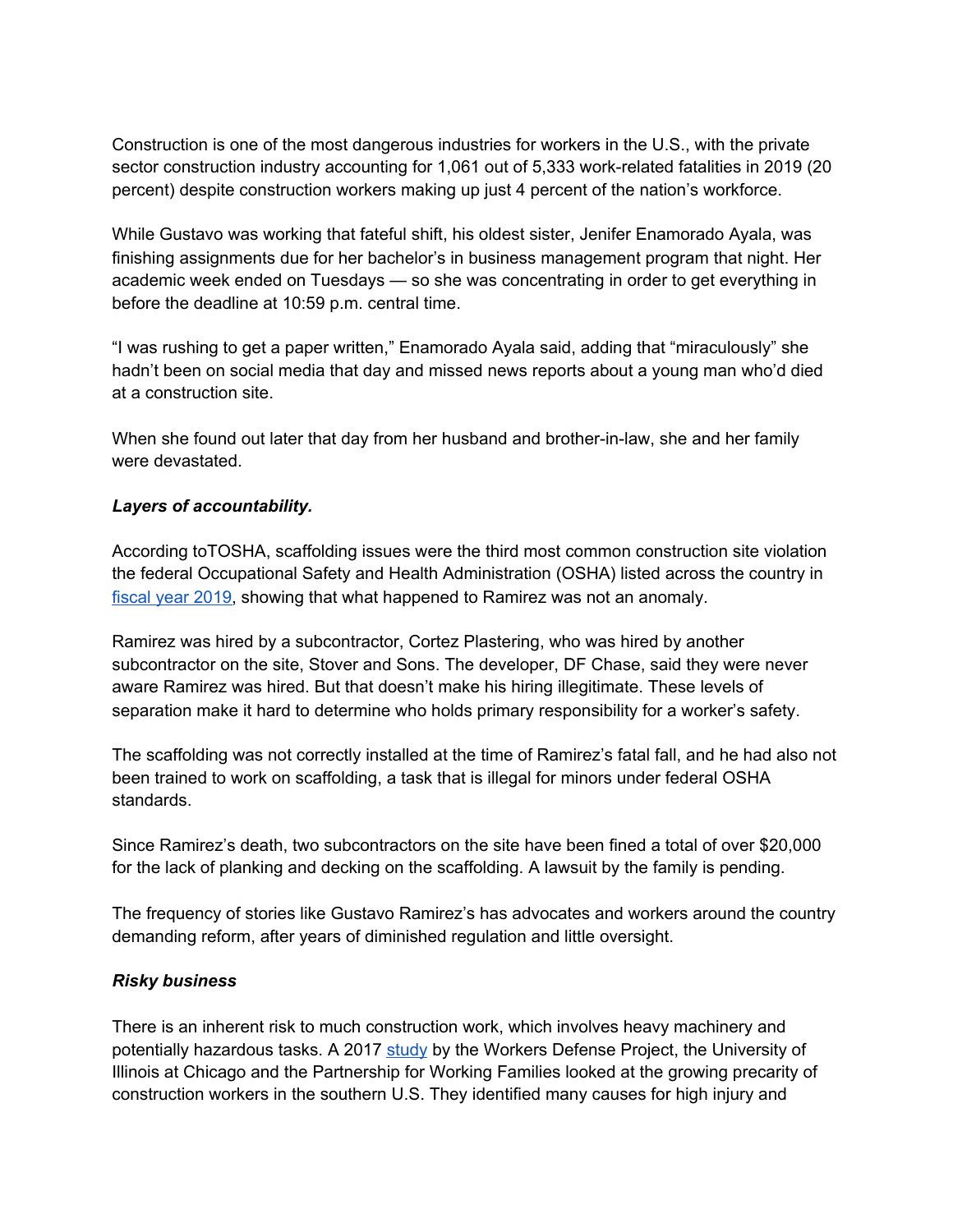fatality rates, including "working at heights without fall protection, use of power tools, and exposure to intense outdoor heat."

They also noted that workers are moving job sites frequently, leading them to need time to adjust to and gain an understanding of their new tasks and environment. "Pressure from employers to work quickly or for long hours may also contribute to construction injuries as workers become fatigued," according to the study.

Yet the organizational and policy environment in a particular area can have a large impact on relative worker safety. Unions, for example which are more common in the Northeast and Midwest, play a large role in determining safety standards and reducing fatalities. Whereas Tennessee has one of the lowest [unionization](https://www.bls.gov/news.release/union2.t05.htm) rates in the nation, New York, for instance, has the second highest rate of union membership in the country, and has almost consistently seen a lower rate of fatalities than Tennessee over the past ten years.

In states where unions have a stronger presence, unions step in to protect workers from exploitative contractors.

"Unionized construction jobs are much safer," said Rebecca Givan, associate professor at the School of Management and Labor Relations at Rutgers University, who studies these issues.

When access to unions is limited, "workers don't have any protections, and it becomes a bit of a wild west in terms of injuries, and in terms of employers basically being able to have very, very unsafe workplaces with almost no consequences."

With its high rates of unionization, that "wild west" should not be present in New York City, yet in some ways it is. The city leads in safety regulations in the state, having passed a [number](https://www1.nyc.gov/office-of-the-mayor/news/298-17/mayor-de-blasio-signs-legislation-better-promote-transparency-equity-safety-all-new#/0) of [protective](https://www1.nyc.gov/office-of-the-mayor/news/298-17/mayor-de-blasio-signs-legislation-better-promote-transparency-equity-safety-all-new#/0) laws in recent years. However, it continues to see a higher rate of fatalities than the national average, especially among its non-union workers.

Unions like the NY District Council of Carpenters have established schools to train their workers. In addition to their apprenticeships, safety courses and on-the-job training, they offer ongoing education.

With the advocacy of union members and in the hopes of staving off fatalities, a law was passed in New York City in 2017 which requires construction workers to obtain 30 hours of OSHA site safety training to be able to work. An additional 10 hours of required training was added in September of this year, but its implementation has been pushed back to March 2021 due to the pandemic. This is one of the most stringent safety training [requirements](http://osha10hrtraining.com/osha_training_required_state_map.html) anywhere in the [country](http://osha10hrtraining.com/osha_training_required_state_map.html).

Currently, ten states in the country have [mandatory](http://osha10hrtraining.com/osha_training_state_map.html) minimum OSHA training for all construction workers. New York state was the only one among those to require 40 hours of training; Tennessee was not on the list.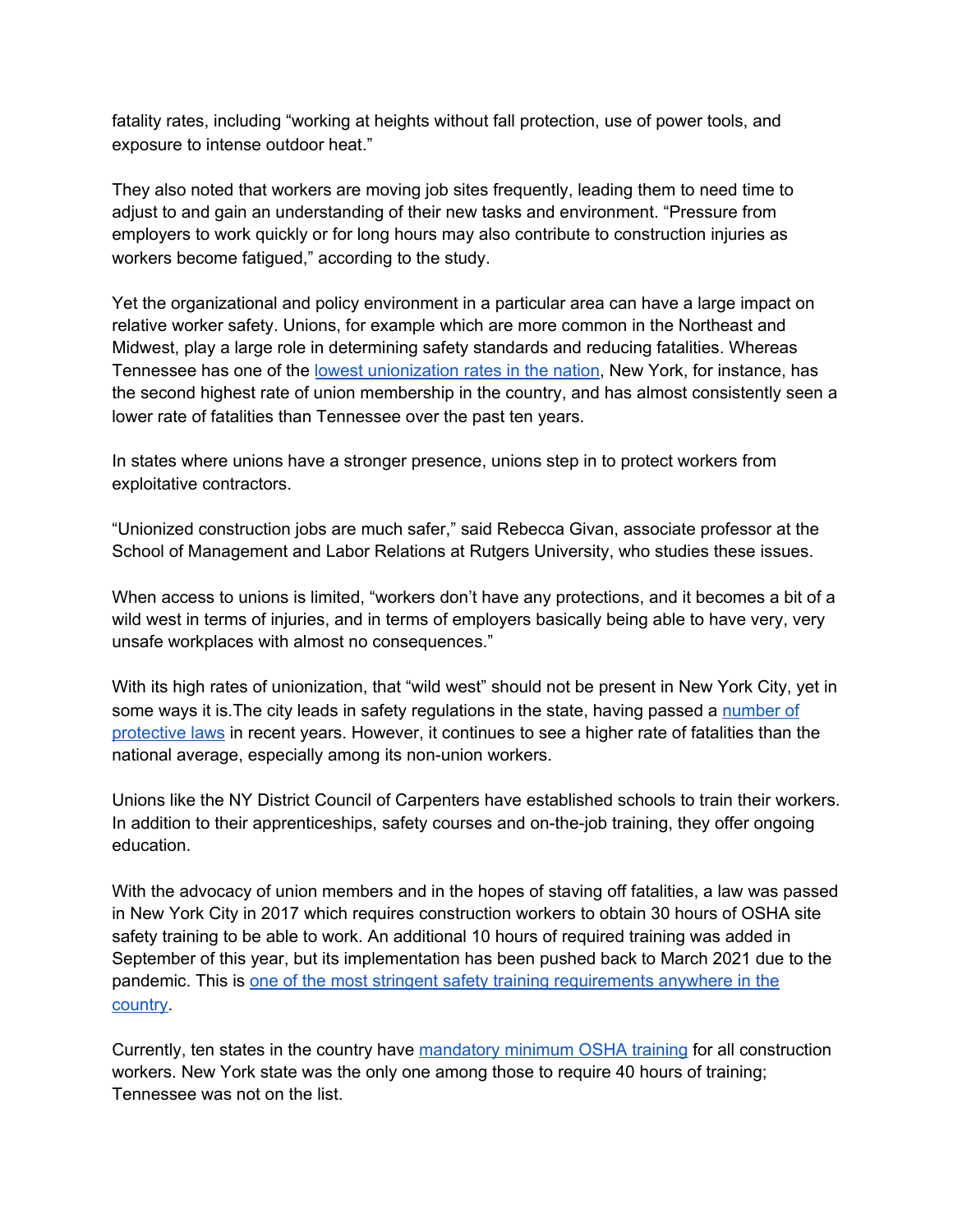#### *Lack of oversight*

The New York City Department of Buildings (DOB) says they have issued over 100,000 site safety training cards — the marker of a completed training course — as of October.

Some are concerned that requiring employees to get site safety training on their own unfairly places the onus on workers, and shouldn't be something they have to pay for. It can cost up to \$300.

"It is a good skill set to have, there's no doubt. But it may or may not affect the job you're doing. And it doesn't relieve the employer from having to give you job specific hazard training that's required by standards under the OSHA law and state laws," said Debbie Berkowitz, worker health and safety program director at the National Employment Law Project, and former senior policy advisor for OSHA under Obama.

The Department of Buildings says they have seen a 20% reduction in injuries from 2018 to 2019. Deaths have remained the same.

There is clear room for improvement in inspection, oversight, training and enforcement across the country. In theory, the federal Occupational Health and Safety Administration would be at the forefront of pushing for that change.

But in its 50th year of operations, OSHA is in plain need of revitalization. Inspections on construction sites are at their lowest rate since 1980, and the number of [inspectors](https://www.osha.gov/dep/enforcement/dep_offices.html) is at the lowest number since the early 1970s. With current staffing and annual budget of less than \$600 million, it would take federal OSHA 162 years to inspect every workplace in its jurisdiction just 1 time, according to a report by [AFL-CIO.](https://aflcio.org/reports/death-job-toll-neglect-2020) Meanwhile, penalty fines have increased nominally, doing little to incentivize stronger safety oversight from companies.

"The answer is really some kind of partnership between OSHA and state building agencies who give out permits to do construction," says Berkowitz. "Building inspectors go out to a lot more sites and they could refer violations to OSHA, but they don't."

Lack of oversight and accountability is an ongoing issue in both New York and Tennessee.

"A lot of it comes from the fact that the the government agencies charged with enforcement are so hollowed out and weak, that if there are unions present, they can step up and play some of that role. And if there aren't unions present, nobody's playing that role," Givan said.

"One of the things that we tried to start when I was at OSHA under Obama," says Berkowitz, "was a partnership with state agencies. Before they give permits to companies, they should look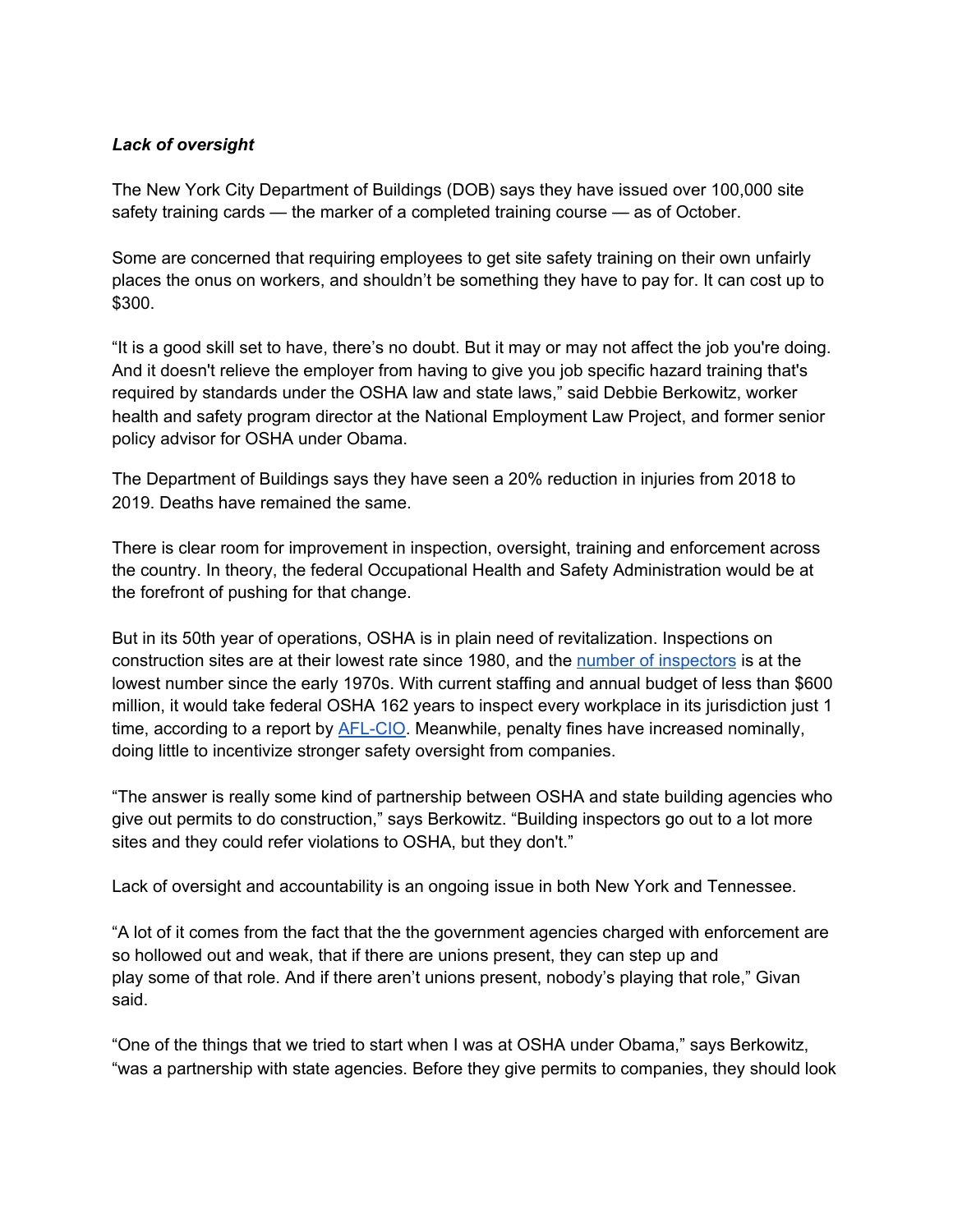at their safety records. They should look at what their safety programs are for trenching, fall protection, before they give building permits."

In Boston, an **[ordinance](https://www.bostonglobe.com/metro/2018/07/25/noting-deaths-house-bill-require-contractors-disclose-workplace-safety-violations/sJ49U6SfKOXUHDOk3EFCrI/story.html) like this is already in practice**, requiring builders to submit their history of OSHA violations and show that they corrected any hazards.

"You want to go after the bad actors that are cutting corners," says Berkowitz.

Part of the difficulty in regulating such standards is OSHA's inconsistent reach across different states. Tennessee is one of [twenty](https://www.osha.gov/stateplans) one states that have a state OSHA for the private sector, as opposed to receiving federal OSHA oversight.

"The ones in the south–North Carolina, South Carolina, Tennessee–tend to be much weaker on enforcement," Berkowitz says. "State agencies are much more beholden to the governor. And you have a Republican Governor. You have Republicans who just are not big on enforcement.

#### *Discrimination and disproportionate impact on Latinos*

A lack of mandated safety training adds to the danger for workers especially in the South, and fear of workplace retaliation or of being reported to immigration authorities may also prevent employees from speaking up about feeling unsafe on a site. In 2015, 59% of Latino construction workers were not US citizens, according to the Center for [Construction](https://www.cpwr.com/research/data-center/the-construction-chart-book/chart-book-6th-edition-labor-force-characteristics-hispanic-workers-in-construction-and-other-industries/#:~:text=In%202015%2C%2034.3%25%20of%20production,West%20regions%20(see%20Glossary)%20.) Research and Training.

Latinos make up 18 percent of the US population, but 30 percent of [construction](https://www.bls.gov/cps/cpsaat18.htm) employees. That's a higher percentage than are employed in any other industry, and they're overrepresented in [blue-collar](https://www.cpwr.com/research/data-center/the-construction-chart-book/chart-book-6th-edition-labor-force-characteristics-hispanic-workers-in-construction-and-other-industries/#:~:text=In%202015%2C%2034.3%25%20of%20production,West%20regions%20(see%20Glossary)%20.) positions.

Raul Morelos is a 39-year-old former construction worker living in Nashville, Tennessee. He has the easy laugh of a former shopkeeper, and when he moved to the U.S. almost two years ago, he began working in Nashville's booming construction industry.

Less than a year into his move, he was injured on the job. He was working in residential construction and carpentry, and one day last December, he was moving a beam with another person. They were walking on top of the walls of the structure when the other worker dropped his side of the beam. The force of the drop pushed Morelos into the air and out of the house onto the ground. "As if I'd dived into the earth," Morelos said.

Morelos was in terrible pain from the accident. His employer, a subcontractor on the site, took him to the hospital, and eventually he had surgery on his collarbone. But nearly nine months later, he's still in such severe back pain that he can't work. He's filed a worker's compensation case with the state, and is hoping to hear back soon.

In the meantime, he's taking matters into his own hands. He joined the [Workers'](https://www.workersdignity.org/about-us/) Dignity Center in Nashville. The center had organized a protest demanding justice in the days after Gustavo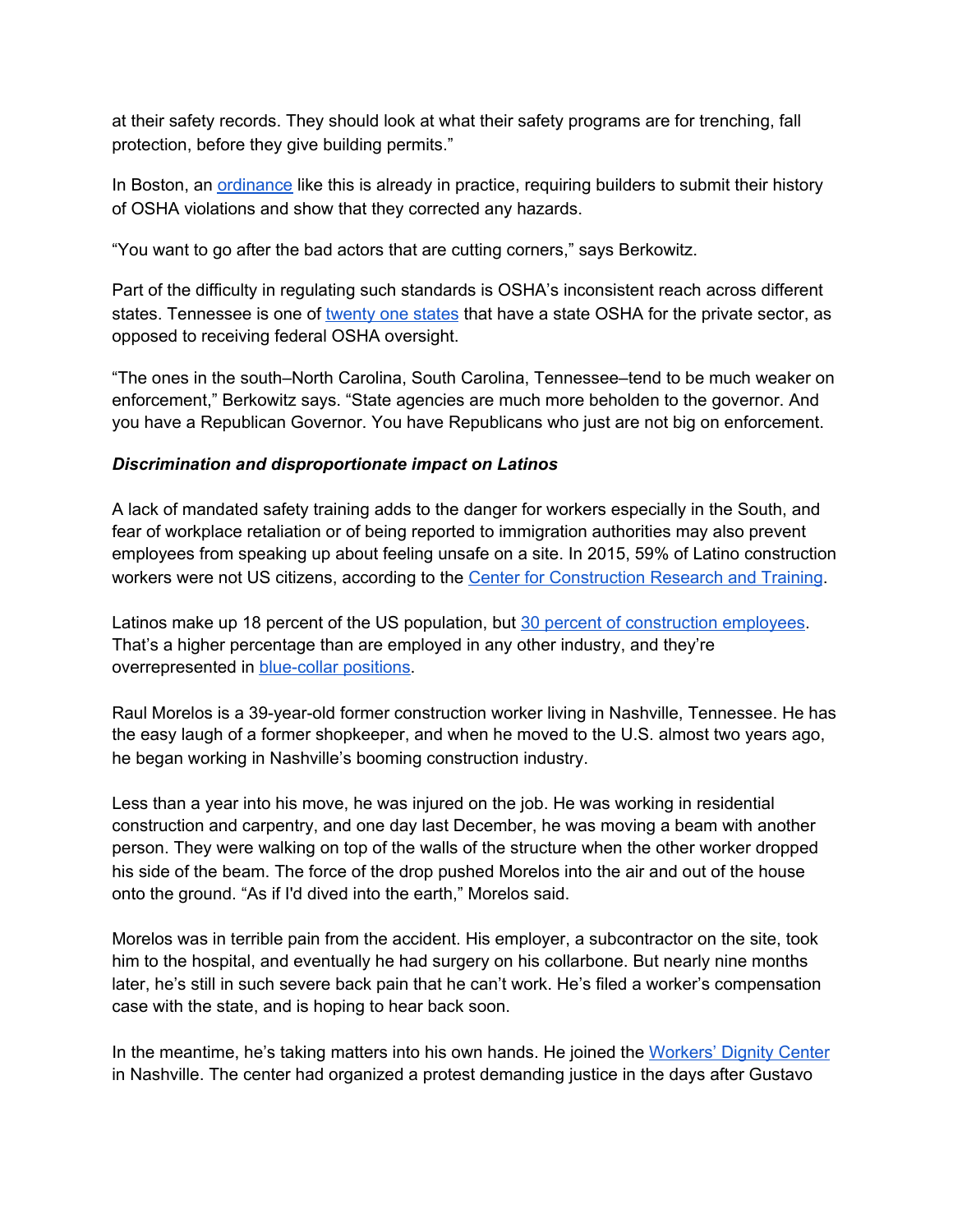Ramirez's death. The local, worker-led center, opened in 2010, has already built a strong reputation for advocating for worker's rights in the area.

There, Morelos found support among fellow mostly Latino and immigrant construction workers who had also experienced injuries and other forms of exploitation and wanted to fight back.

"You come to this country with many dreams, lots of projects, things you want to do. And from one day to the next, they ruin all that," Morelos said. "In my case, some people probably wish I'd already left [back to Mexico], right? That I'd left this [case] alone as many have done. But I don't want to leave it alone. I don't want to become just part of a statistic."

Too many people stay quiet, Morelos said, out of fear for deportation or worse. But then the abuse continues.

These fears aren't unfounded. Last fall, a construction worker was [deported](https://www.usnews.com/news/us/articles/2019-11-29/worker-who-survived-new-orleans-hotel-collapse-deported) to Honduras after an accident at a New Orleans construction site that left him and dozens of his colleagues injured, as well as three workers from the site dead. It's believed that he was deported in retaliation after reporting construction "shortcuts" on the site to a supervisor days before the accident.

And this January, a construction contractor in [Minnesota](https://www.fox9.com/news/contractor-sentenced-for-hiring-undocumented-workers-threatening-them-with-deportation-for-going-to-doctor) was sentenced to nearly a year in jail partially for threatening his undocumented workers with deportation if they refused to follow his orders or demanded overtime pay.

There are many obstacles to be overcome in making the construction industry safer for the most vulnerable workers- some easier than others to change. Along with colleagues and the director of the Workers' Dignity Center, Cecilia Prado, Morelos formed a construction committee that's working to improve conditions in the industry.

Day laborer organizations throughout New York City, including Workers Justice Project in Brooklyn, do similar work to Workers' Dignity Center in Nashville.

"We are the union of the poor," says Gonzalo Cruz, health and safety director at Workers Justice Project, during an OSHA-30 training workshop. "We have the best labor laws in New York City, but the enforcement is not as strong."

María Figueroa from Cornell's Worker Institute [studied](https://www.cpwr.com/wp-content/uploads/SS2020-NYC-policy-change-impact.pdf) the impact of mandated OSHA safety training in New York City. She credits the recent decrease in injuries there largely to worker's rights centers, concluding that the decline can be attributed only partially to the 2017 legislation.

She found that increased access to training for vulnerable and immigrant workers contributed to greater safety awareness, ability to prevent accidents, and sense of individual empowerment.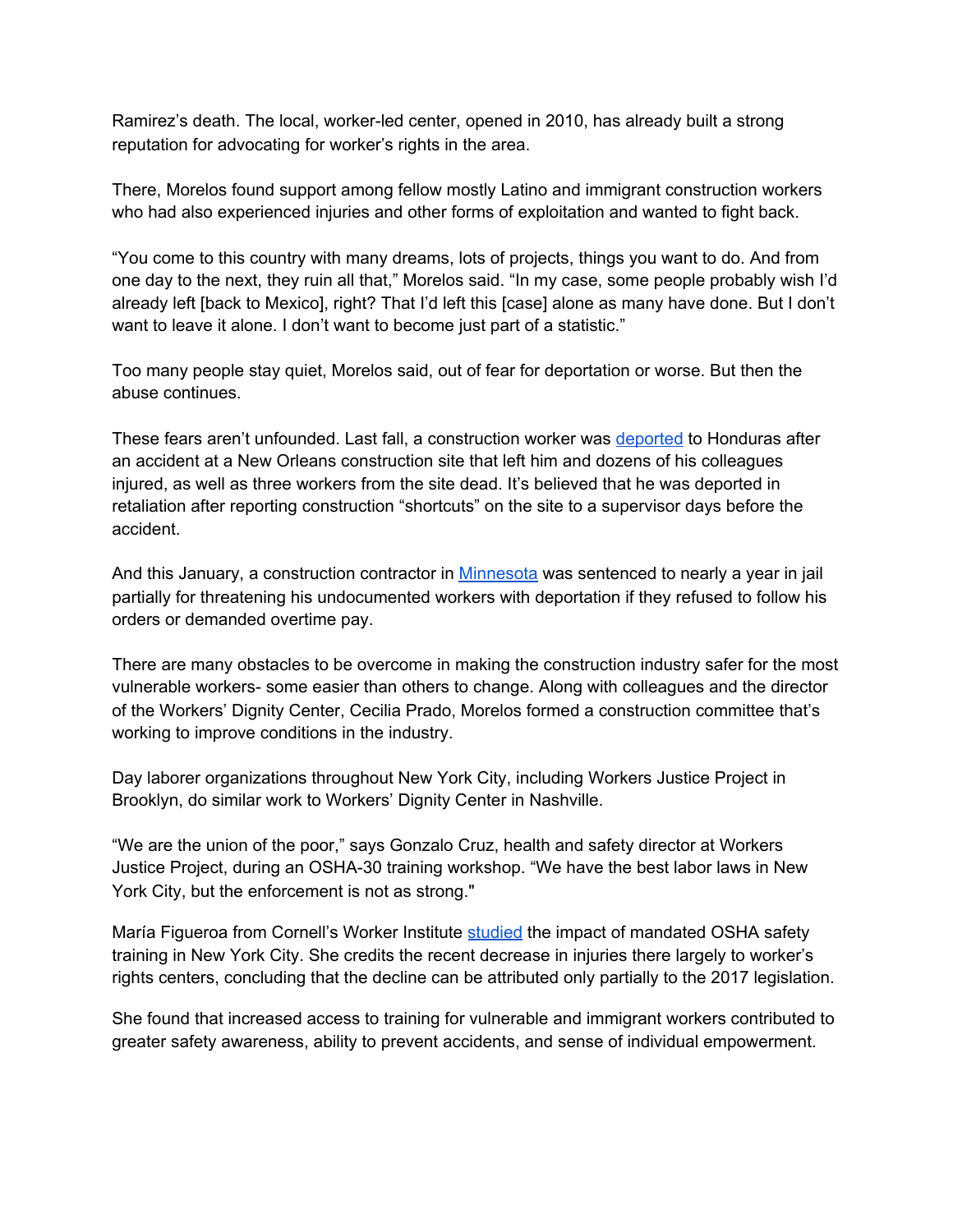"Their approach to labor, education and safety training is more comprehensive," says Figueroa. "It's really helpful because when it comes to worker safety, a lot of the workers, particularly immigrant workers, they often lack the confidence to assert their rights in the workplace."

Workers Justice Project has over 3,000 members who pay an annual fee of \$50. That includes the cost of the OSHA-30 safety training workshops, which are provided in Spanish.

"We're trying to raise awareness among people to report, to know their rights, to not take risks in a workplace," says Cruz. "We are reinforcing that workers recognize a danger in the workplace before an accident happens or they die.

After Gustavo Ramirez's highly publicized death over the summer in Nashville, Prado said she began to see more and more construction workers come to the center who had been injured on the job and wanted help filing workers compensation claims.

She began a worker-led construction committee that now has around 40 active members. Raul and his colleagues do the main legwork of sharing know-your-rights information with each other and learning to implement public pressure campaigns in order to help with their claims against their former or current employers.

Prado said initiatives like these are crucial in Tennessee, where Ramirez's case is simply "the top of a pyramid," and underneath are countless injuries and other OSHA violations that are never caught in the first place.

But even when violations are caught, there are upper limits to the consequences for employers. In New York, the case of Carlos Mancayo was pivotal in pushing forward construction worker protections through increased accountability.

22 year-old day laborer Carlos Moncayo died in 2015 when a trench collapsed on him, burying him alive. A 2016 lawsuit found the construction company responsible for the worksite guilty of manslaughter, setting the precedent as a criminal conviction for a worker death. The accident propelled "Carlos' Law" through the state legislature, which would increase criminal penalties against negligent developers. Carlos' Law, however, ultimately fell short at the Senate floor. Currently, New York contractors found criminally liable for the death of a worker face a maximum penalty of just \$10,000.

\$10,000 was the same amount DOB implemented in March for contractors who violated the freeze on non-essential worksites.

NY State Assemblywoman Catalina Cruz says she is currently working with the Manhattan DA's Construction Fraud Task Force to rethink similar legislation. Cruz was formerly the director of Governor Cuomo's Exploited Workers Task Force.

"I think one of the reasons why Carlos' Law has not passed is because the people that continue to die are undocumented immigrants or low-wage workers," says the Assemblywoman. "If you